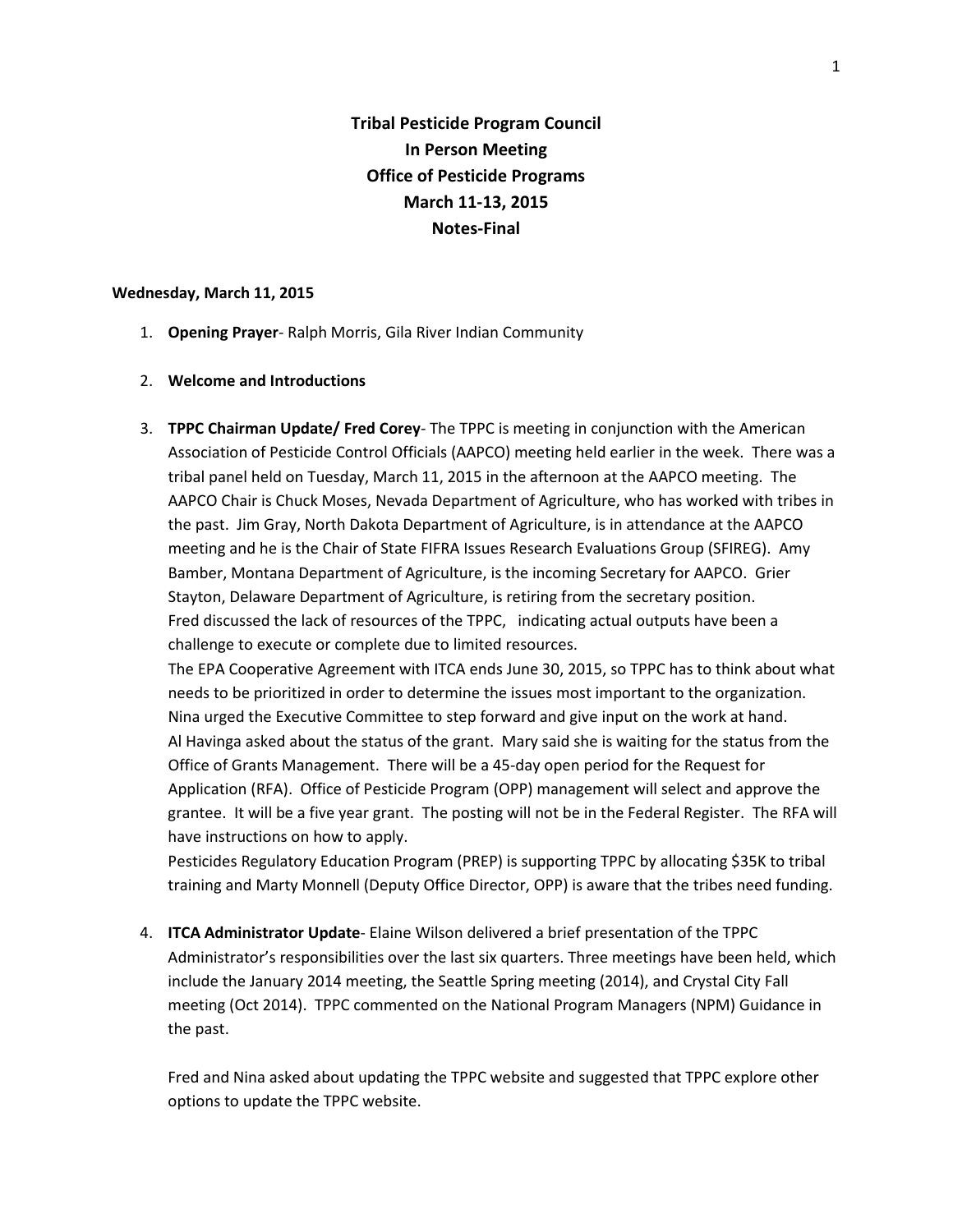Brian informed the members that there was an updated Action Items list available. An updated TPPC Policies and Procedures document was available along with an updated Training Needs Issue Paper.

## **5. Hot Topics**

### **Kashia Band of Pomo Indians - Nina Hapner**

- The Western Region Tribal IPM Work Group received funding from Western Region IPM Center for training based on the issues brought up with meetings with Tribes over 2013-2014. The first will be a Tribal SOD Blitz, other training will be based on information gathered at other meetings. There will also be a field guide developed.
- APHIS is reaching out to tribes that have issues with Imported Fire Ants. Phorid Fly, a bio control, is being released into colonies to control the ants. Anyone interested in more information, contact Sandy Jordan at APHIS.
- A pre-SFRIEG meeting will be held at Region 9 and Region 9 is asking for input from Tribes for the meeting.

**Action Item**: EPA Region 9 is having a pre-State FIFRA Issues Research and Evaluation Group (SFIREG) meeting in May and is asking for input from tribes. Contact: Pam Cooper

**Winnebago Tribe and Omaha Nation**- Hilery Spray reported that she's focusing her efforts on the problem of bed bugs. The focus is on education to tribal members. Outreach events are held. Hilery is utilizing the University of Nebraska to assist with the training. The presentations will be tailored for people with little money to deal with bed bugs.

Possible Action Item- Fred mentioned this might be an area where the TPPC might want to put together an issue paper on the problems and challenges faced by tribal communities regarding bed bugs.

Hilery presented a picture of a homemade bed bug indicator. Hilery mentioned that asthma is a concern for her tribe.

**Confederated Salish and Kootenai Tribes**-Willie Keenan mentioned she has problems on her reservation with bed bugs. She started working with the North Central IPM center, specifically with Susan Ratcliff and trying to merge with the Western IPM center in dealing with bed bugs. She is working on her enforcement plan and hoping to work on developing a pollinator protection plan.

**Eric Gjevre (Couer d'Alene Tribe and circuit rider for four other tribes)**- Eric conducted a container containment inspection on a retrofit facility trying to comply with current standards. A lady was sprayed in the face by pesticide while someone was spraying a building. She reported the incident, but appeared to have no symptoms.

Eric delivered an update on the activities of the Pesticide Program Dialogue Committee (PPDC). There was a meeting scheduled on Dec 6 which was postponed, and a webinar was held on February 25, 2015 in place of the meeting. Topics on that agenda included the budget, revised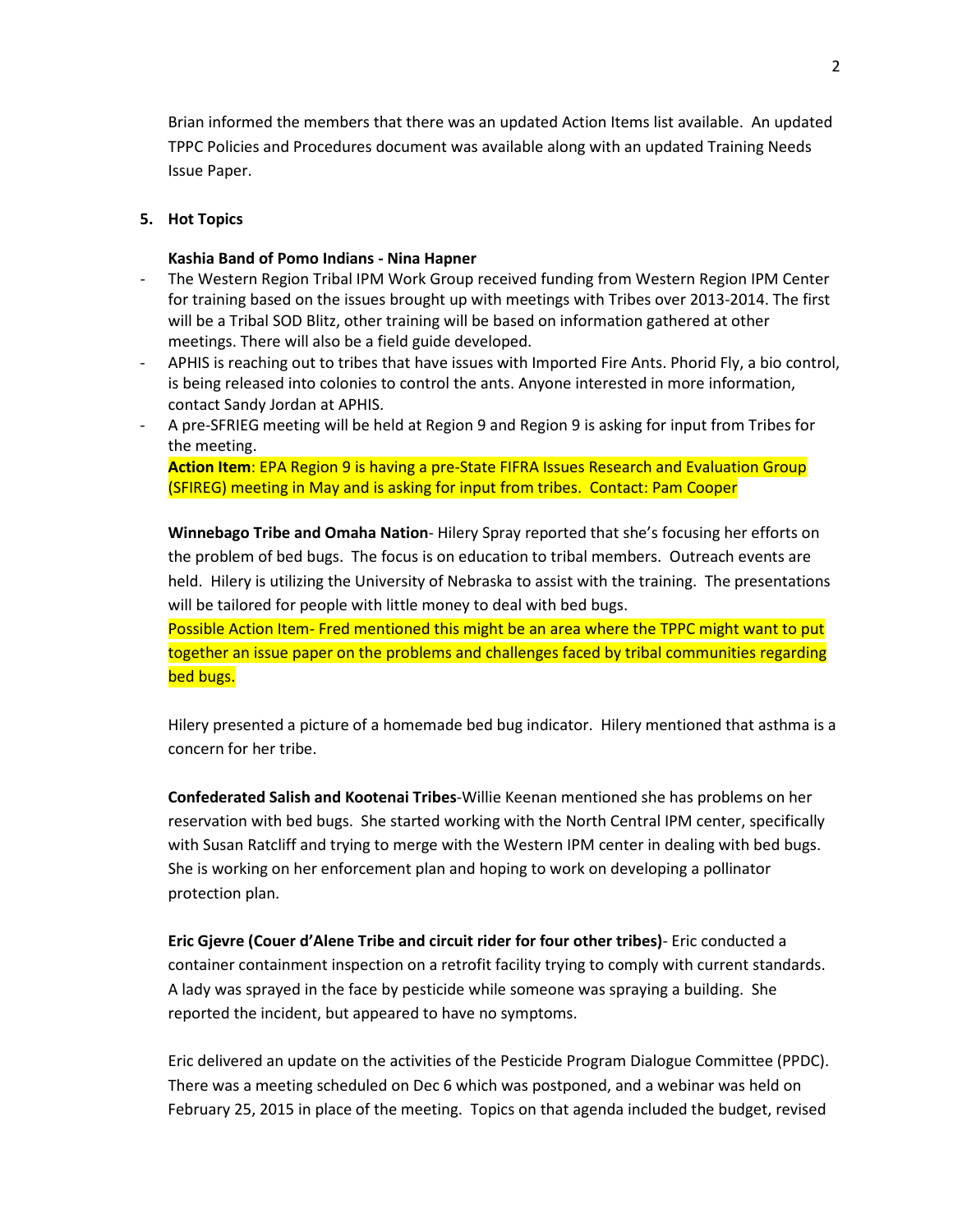human health risk assessment, chlorpyrifos, and managing herbicide resistance. The next PPDC meeting will be May 14 and 15. He is working with Willie Keenan for the next Tribal PIRT.

**Cherokee Nation** - Larry Scrapper said most of his efforts involved IPM and outreach. His office is continuously working with pesticide applicators. They have established a surface water monitoring program and are testing for pesticides. There was a fish kill in one of the creeks. The indoor air quality program is working on information on days lost in school due to bad air quality.

**Salt River Pima Maricopa Indian Community**- Jeremy Phillips said there are six schools working on bed bug issues. Three of the schools are tribal schools. The other three schools are private schools. Jeremy is working on a sustainable solution as opposed to just spraying. The tribe is completing their Household Hazardous Waste (HHW) event next month. Due to the education on the pesticides, over 600 lbs. of pesticides were brought to the office for disposal. Jeremy said he usually has their HHW events in conjunction with the City of Phoenix.

**Gila River Indian Community (GRIC)**- Ralph Morris reported that the Pesticide Control Office is working on training and certifying personnel who apply pesticides on tribal land. There are three different types of applicators:

- **1.** Community Applicator, which is either an employee of the Community government entity or a Community member that the Office certifies in accordance with the Pesticide Code, to use or supervise the use of any general use pesticides within the Reservation
- **2.** Certified Applicator, an applicator certified by the ADA, US EPA, or other federal, state or tribal government
- **3.** Community Certified Applicator, an applicator, which the Office certifies to use or supervise the use of any Restricted Use Pesticides (RUP). This is the highest of the three; this applicator is usually a certified applicator and certified by the EPA.

The state certified RUP applicators have to get the certification from the tribe. The pesticide program ordinance is available on GRIC Department of Environmental Quality's website as www.gricdeq.org. Fred suggested the American Association of Pesticides Safety Educators' (AAPSE) web site to help as they shape their program.

**California Indian Basketweavers Association**- Currently there is no Executive Director. Diania Caudell is working on her presentation that she'll be presenting at the IPM Symposium in Salt Lake City, Utah. Diania mentioned that the Department of Defense will sometimes contact a tribe to notify them of pesticide applications, but the tribes don't always respond. Meanwhile, the Department of Defense is not always culturally sensitive to the tribes.

**ITCA (Elaine Wilson delivered a report on behalf of Africa Avalos)**- ITCA is planning to conduct an IPM in Schools workshop in July. An exact date is not yet determined. ITCA is working with Dr. Dawn Gouge from the University of Arizona to instruct the workshop. They will be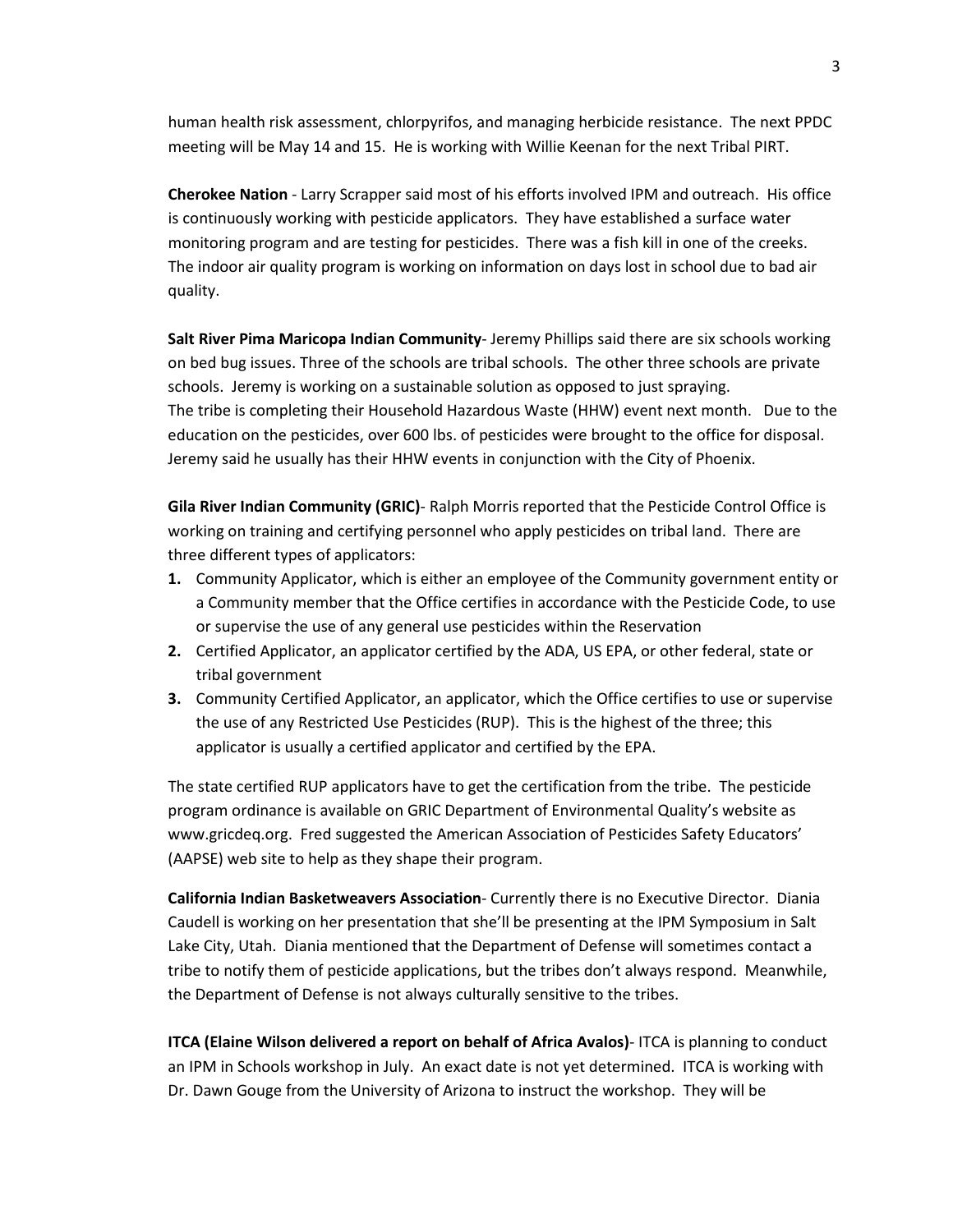partnering with a school to conduct a walk-through mock inspection. The focus will be on IPM in Schools. A related issue is becoming a great concern for tribes in Arizona, and that is the proper disposal of mattresses that are infested with bed bugs. In addition, the brown dog ticks carrying Rocky Mountain Spotted Fever (RMSF) have become a public health problem and ticks find habitat in old couches or furniture around homes. ITCA is coordinating another Tribal Pesticide Inspector Training sometime between October and December of 2014.

- 6. **EPA Regions Update**. Presented by Gabriela Carvalho, US EPA, Region 10 Gabriela delivered a PowerPoint presentation about the various tribal pesticide activities throughout the 10 regions.
- 7. **Worker Protection Standard** by Kevin Keany (US EPA, OPP). Mr. Keany explained the Worker Protection Standard rule. Target publication would start late summer/early fall. New materials would not be produced until the regulation is final. Draft communications strategy has been completed. Various stakeholders input is valued and a great deal of understanding is needed. There will be a staged implementation for about a year. Certified applicators have constraints because of the different standards for private vs. commercial applicators, testing, no required training of RUP. The EPA is trying to create a safer environment with many constraints. The proposal will go to the Office of Management and Budget this week. Some states have gone beyond the federal requirements. Pesticide Applicator Certification and Training Workshop (PACTW) is hosting various workshops. The first one is in August 4-6 at Penn State. Additional information is available at the following website: [http://ctaginfo.org](http://ctaginfo.org/) If the tribes are interested in having a representative on the Certified Certification and Training Assessment Group (CTAG) or PACTW, the secretary is Michelle Arling. Her contact is [arling.michelle@epa.gov](mailto:arling.michelle@epa.gov) Action Item: See if tribal members would like to take part in the PACTW

### 8. **Office of Enforcement and Compliance Update** by Al Havinga

The presentation discussed the following:

- The automated form 5700 collection of information
- Performance measures
- FIFRA Dashboard: presents FIFRA producer establishment, inspection, violation and penalty information on ECHO (Enforcement and Compliance History Online)
- Label matching activity and mobile solutions for field inspectors
- FIFRA GeoPlatform Pilot: Target map data
- Project completed such as project officer training and 25b Advisory Letter Template (Compliance Assistance that does not need a pesticide label that meets certain requirements)
- Later in 2015…National Program Managers Guidance (State and tribal guidance oversight).
- Compliance Monitoring Strategy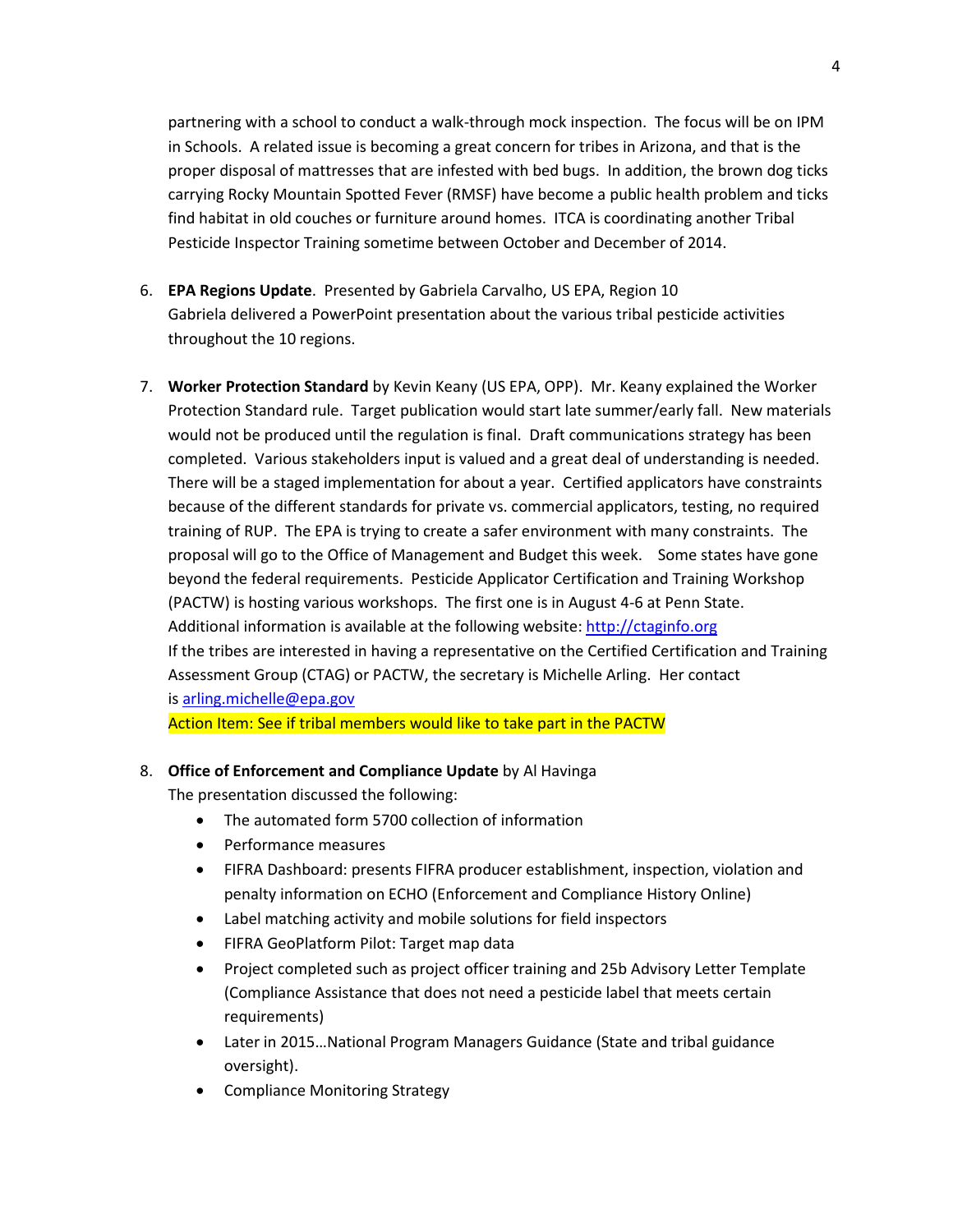## Action Item: TPPC is asking OECA to look into log in issues for credentials

**Tribal Caucus** *(No notes on Caucus. Only action items are reported.)*

Follow up on the list of regulatory action outlook action items.

Jeff Biakeddy- Certification Training Assessment Group (CTAG)- Jeff, Navajo Nation, was nominated to continue representing TPPC on the CTAG. He will need to send his resume and a letter for Fred to sign, which will be forwarded to CTAG. In addition, Ralph Morris, Gila River Indian Community, accepted to serve as Jeff's alternate in case Jeff is unable to attend a CTAG meeting or a conference call.

Needing representatives for the following:

Association of Structural Pesticides Control Regulatory Officials (ASPCRO)- John Scott from the Colorado Department of Agriculture is the President

American Association of Pesticide Safety Educators (APSE)

Fred said we need to discuss the fall meeting very soon.

**Thursday, March 12, 2015**

- **1. Introductions**
- 2. **Dialogue with Oscar Morales, Associate Assistant Administrator for Management of the Office of Chemical Safety and Pollution Prevention**. Oscar grew up in El Paso. TX. He has worked in Office of Research and Development (ORD), Office of Environmental Information (OEI), and the Office of Chemical Safety and Pollution Prevention (OSCPP). His goals are to sustain tribal programs and will remain a high priority in the FY 14-16 EPA Strategic Plan. Oscar's preliminary observations regarding tribal work are as follows:

- To continue previous activities including support of the TPPC, use of emergency exemptions for emergency purposes, and to support Tribal Colleges/Universities (TCUs). Two ideas for consideration:

- 1. Leveraging what the EPA is and what it stands for and by joining forces with larger institutions.
- 2. He would like to take a two way learning process/communications. Posing questions to others and looking for results/answers.

Tribal schools would get- educating with EPA's methodologies. The system would get- How to incorporate tribal needs and account for those needs.

Oscar would like to bring offices together, try and get them to talk to each other and collaborate. Oscar has volunteered to be the advisor on indigenous persons and tribes.

Jackie Mosby- Jackie mentioned the Healthy Homes Initiative and that it could be a source for educating on the problem of bed bugs.

Elaine- University of Arizona, College of Pharmacy, recently received funding from the National Institute of Environmental Health Sciences to put on a one day forum on environmental health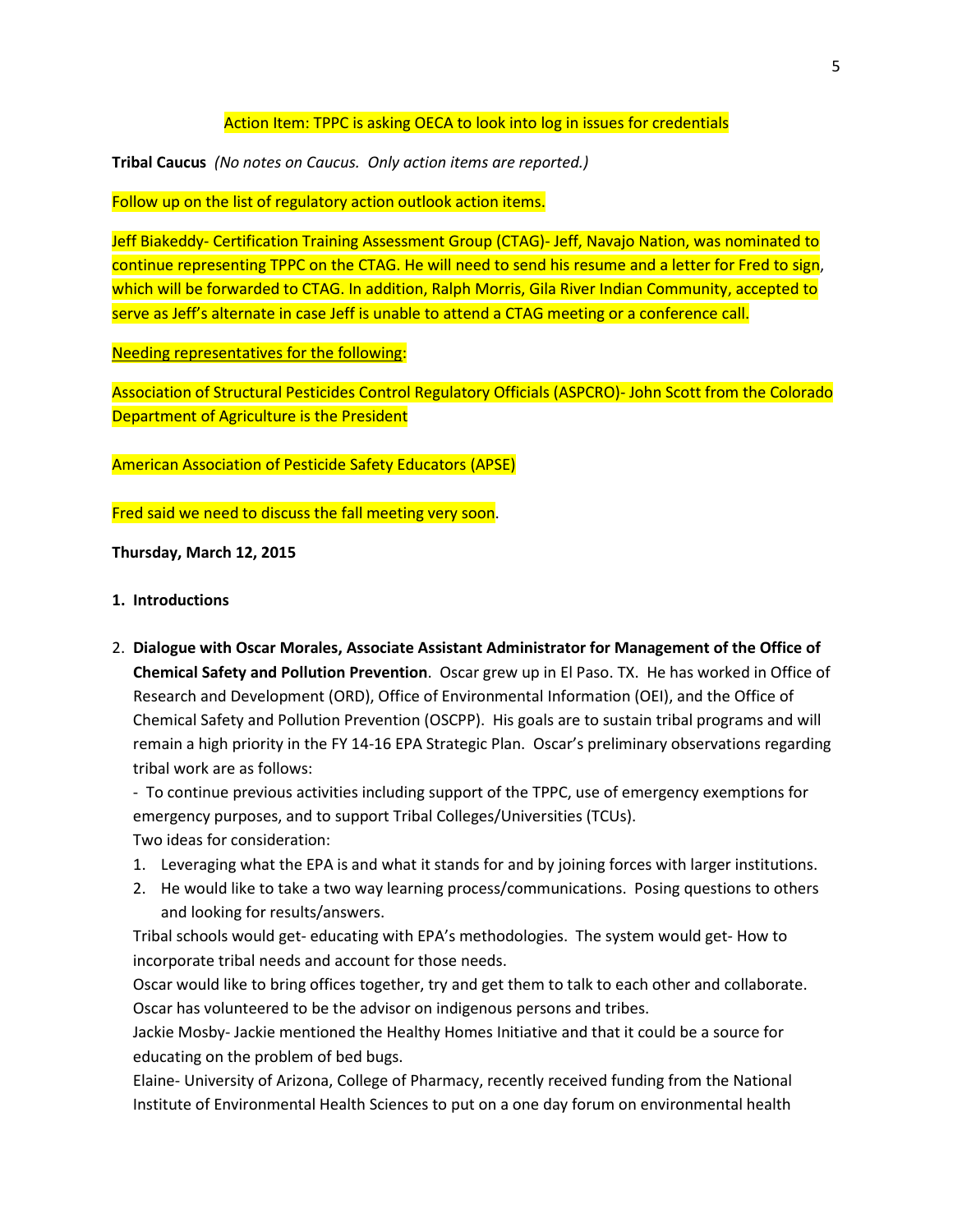related topics. This is an opportunity for the National Institutes of Environmental Health (NIEH) to hear stories of environmental related problems and challenges facing tribal communities, where it may prompt NIEH to assist tribes in addressing those problems through funding relevant projects as appropriate.

- 3. **SFIREG Update** Jim Gray- Jim Gray is the chair of State FIFRA Issues Research Evaluations Group. Jim commented on the relationships with tribes and he invited tribes to represent themselves in SFIREG. Jim's presentation included:
	- The differences between SFIREG and AAPCO
	- The membership of SFIREG
	- Committees include- Pesticide Operations and Management (POM), Environmental Quality Issues (EQI)
	- Hot issues include Methomyl Fly Bait, which lead to an issue paper to the EPA (classified as Restricted Use Pesticide)
	- Drift Reduction Technology Program (Factor in drift to risk assessments)
	- Federal credentials (cooperative agreements)
	- Pesticide Inspection Time Allocation (in need of update)
	- SMART labels
	- Design for Environment (DfE) logos- Communicating with the public about chemicals that are less toxic.
	- Project Officer Training- Roles and responsibilities of the project officers
	- Water Quality and Aquatic Life Benchmarks
	- POINTS data (sharing)
	- Rotational Corps Restrictions
	- Upcoming meetings include April (WC meetings) and Full SFIREG meeting is June 1-2.

Jim discussed that SFIREG is working on a draft guidance for state managed pollinator protection plan. SFIREG has a committee of stakeholders to see what is working for certain states. They wanted to identify the core elements that affect pollinators in each state. Five states have a plan; they are North Dakota, Florida, Colorado, California, and Mississippi. One of the areas they are looking at is a way to mitigate pesticide exposure. The plan may include two sections:

- 1. Critical elements
- 2. Optional/recommended elements

The plan does not include contracted bee services.

Critical elements:

- 1. Public Stakeholder participation development
- 2. Method for growers/applicators to know if there are managed pollinators near pesticide treatment sites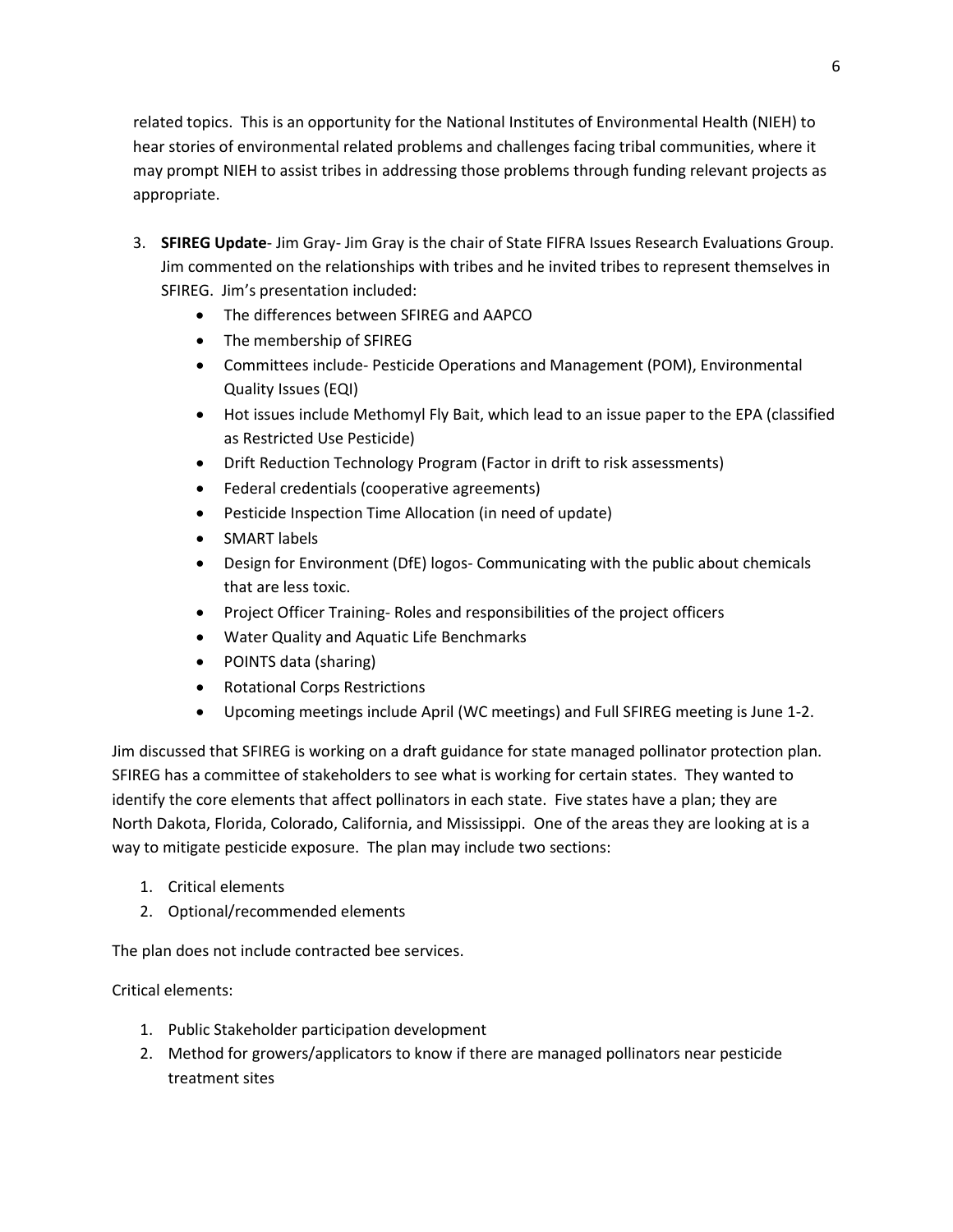- 3. Method for growers/applicators to identify and contact beekeepers prior to pesticide applications
	- o define recommended minimum time to contact beekeeper prior to pesticide application (some states use 48 hours)
	- o Describe how applicators and/or landowner will be able to obtain beekeeper contact information (website, signage on hives, etc.)
- 4. Recommendations on how to minimize risk of pesticides to bees including best management practices (BMPs), such as:
	- o Making applications when bees are less active
	- o Utilizing IPM
	- o Reducing drift
	- o Using products with less toxicity to bees
	- o Controlling flowering weeds in crops
- 5. A clear defined plan for public outreach
- 6. Mechanism to measure effectiveness of an MP3 and a process to periodically review and update the plan

Optional/recommended elements of state MP3's

- 1. Strategy to deal with hives without identified owners
- 2. Advise states to reach out to the state personnel, crop advisors and ag extension services
- 3. Clear information as to the applicability of the MP3 (State specific or crop specific)
- 4. Addressing urban beekeeping and pesticide use in non-agricultural settings
- 5. Recommendations for more formalized agreements between beekeepers, crop producers, and property owners, especially in situations with a financial agreement
	- SFIREG hopes to have guidance document finalized in next few weeks based on comments

# 4. **Pollinator Protection**

Dan Rosenblatt delivered a Pollinator Protection update. Marietta Echeverria delivered a presentation on Pollinator Protection. The presentation included:

- The Presidential Memorandum
- State Pollinator Protection Plans
- Engaging co-regulators/ States and tribes
- Mitigation Options

Jim Gray commented the need to bring people together on this issue due to the problem of neighbors having a difference of opinion on spraying pesticides or herbicides in certain agricultural land.

Nina wanted to know which direction to go involving a tribal plan. Jim Gray's advice was to start having stakeholder meetings or a stakeholder process to discuss pollinator protection.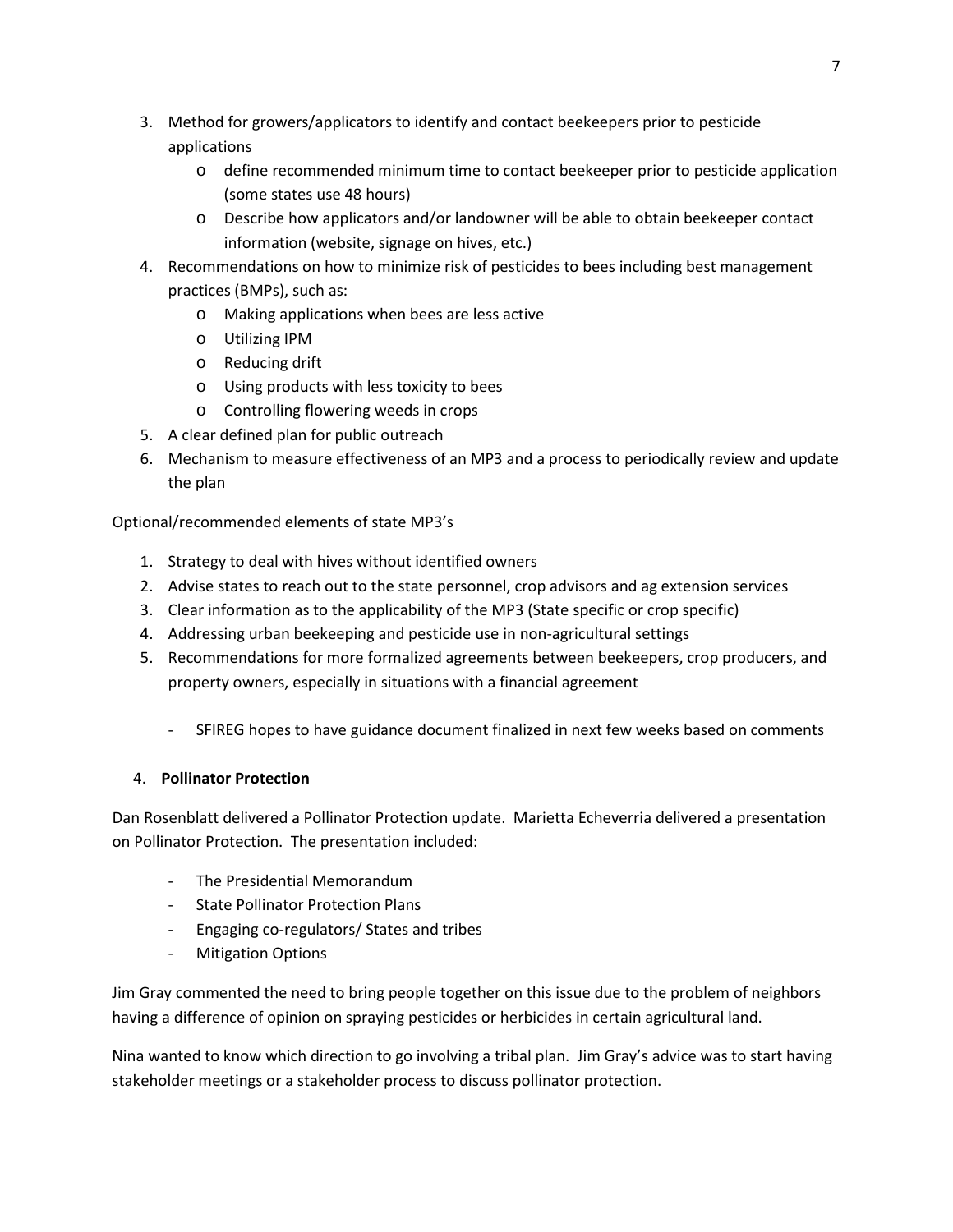Jeff Biakeddy suggested reading the plans and determining what applies to the tribes and including relevant areas of the plan into a tribal plan.

Approaches for tribes to develop a plan (Nicole Zinn) - Nicole delivered a presentation including the following:

- Presidential directive
- Localizing the approach to mitigation
- States developing a guidance
- Tribal considerations
- Several approaches to be considered

Possible tribal considerations

- Tribes can develop their own plan
- Tribes can participate in the state plan
- Tribes do not have to develop a plan

Other approaches to consider

- Having a regional plan
- EPA develops a nationwide tribal plan

TPPC held a brainstorming session on Pollinator Protection Plan and tribe's role in the plan.

Tom Moriarty delivered a presentation on Best Management Practices (BMP's).

Hilery Spray suggested the producers of pesticides develop a symbol indicating that certain pesticides will kill bees.

Fred suggested one thing tribes should do is raise awareness amongst the tribal communities.

Jasmine suggested having people from the industry on the TPPC conference calls.

Fred Corey suggested there be outreach materials the TPPC could use. He suggested tribes' partner with the IPM centers. He suggested the TPPC utilizes the Inter Tribal Agricultural Council.

## Action Item: Explore ways to develop or compile outreach materials for Pollinator Protection.

Pesticide Applicator Certification Training (PACT) workshop has outreach materials.

Epa.gov/pesticides webpage has information on the pesticides and pollinator protection.

Nina and Fred considered having a questionnaire about Pollinator Protection that could be given to tribes.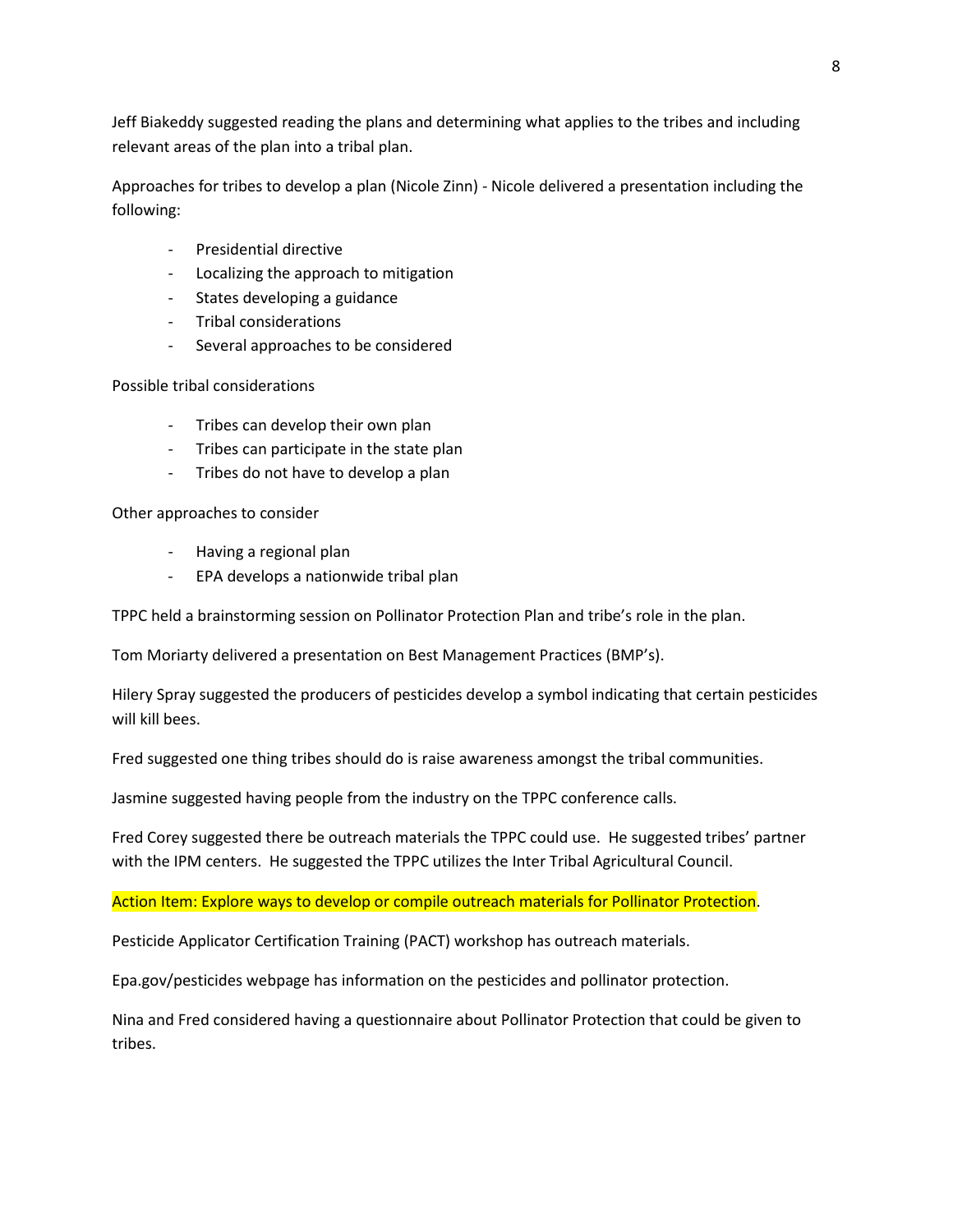Action Item: Fred mentioned in several weeks, several of the TPPC members will be attending the IPM symposium. Several of the tribal representatives could meet with the IPM experts on survey questions, if appropriate.

Hilery Spray delivered a presentation on Pollinator Protection and education garden at the Winnebago Tribe. She planted native plants for pollinators, plants for bees and monarchs using milkweed. The focus is to show children how to grow plants and the importance of pollinators. Hilery had only \$2,500 to work with and the garden spans a half an acre.

National Priority Managers (NPM) Guidance- Dan Helfgott delivered a presentation on the FY16-17 NPM Guidance. The Office of Pesticide Program's national focus areas include:

- 1. Effective Management of State and Tribal Grants/Cooperative Agreements
- 2. Assist National, Regional and Local Pollinator Protection Efforts
- 3. Pesticide Occupational Worker Safety
- 4. Integrated Pest Management (IPM) in Schools
- 5. Region-Specific Pesticide Priorities

OPP's program-specific guidance:

- 1. Promote State-Tribal Coordination and Communication
- 2. Bed Bug Outreach/Assistance
- 3. Endangered Species Protection
- 4. Spray Drift Incident Data
- 5. Support of Water Quality Risk Assessment and Mitigation

## **Friday, March 13, 2015**

## **Luke Jones, American Indian Environmental Office (AEIO)**

Luke Jones from AEIO provided an overview of GAP funding. Luke Jones discussed capacity building and the allowable activities. Luke Jones mentioned that AIEO is a small office who coordinates with the different HQ program offices. AIEO wants to formalize partnerships with various tribal groups such as the National Water Council, National Tribal Air Association, and others. AIEO helped formalize the policy on Environmental Justice for Indigenous People. Recent significant action includes a concerted effort to include treaty rights into environmental protection including off reservation resources. GAP - \$67 million in GAP funding- 530 total recipients. Information on Building Tribal Chemical Safety and Pollution Prevention Program Capacities is provided under Section G.2 in the GAP Guidebook.

Luke talked about the National Strategic Plan. Fred Corey said he would like to see some specific goals to add detailed measures of increased participation in pesticide measures. Luke suggested we invite Jessica Snyder, Co-Tribal Coordinator from the Office of Chief Financial Officer (OCFO) to discuss measures that can affect tribes. The current strategic plan extends into 2018.